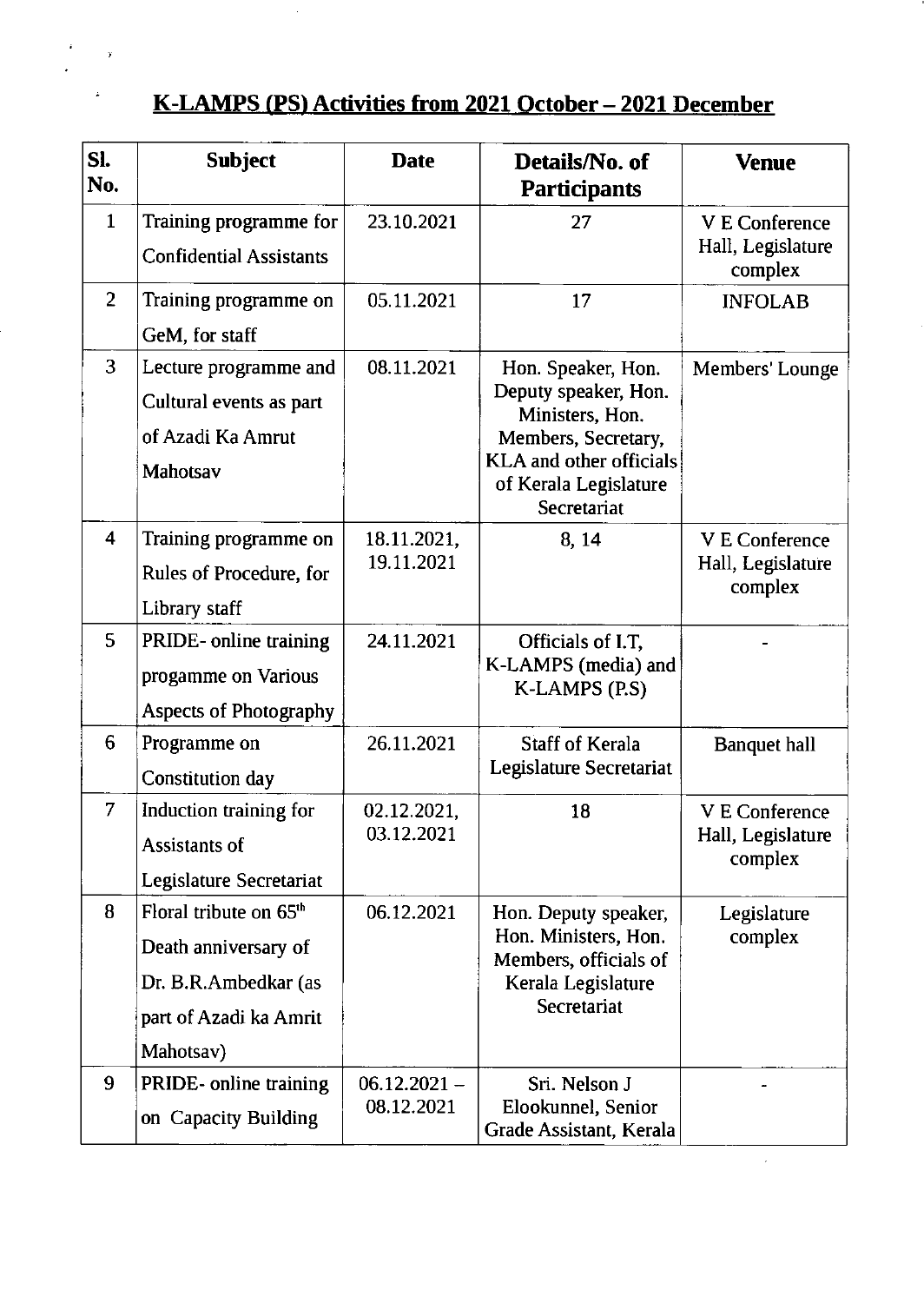|    | Programme in Financial<br>Management                                                                        |                              | <b>Legislature Secretariat</b>                                                                                                                                       |                                                  |
|----|-------------------------------------------------------------------------------------------------------------|------------------------------|----------------------------------------------------------------------------------------------------------------------------------------------------------------------|--------------------------------------------------|
| 10 | K-LAMPS - UNICEF<br>joint meeting                                                                           | 10.12.2021                   | Hon. Speaker,<br>Ms. Hyun Hee Ban,<br>Chief of Social Policy,<br>Planning and<br>Evaluations, UNICEF,<br>India and officials of<br>Kerala Legislature<br>Secretariat | Conference Hall -<br>610, Legislature<br>complex |
| 11 | <b>Internship Programme</b><br>for Law students -<br>Mount Zion College,<br>Pathanamthitta                  | $16.12.2021 -$<br>01.01.2022 | 7                                                                                                                                                                    | <b>K-LAMPS Study</b><br>Hall                     |
| 12 | <b>Internship Programme</b><br>for Law student $-$ CSI<br><b>College for Legal</b><br>Studies, Kottayam     | $17.12.2021 -$<br>29.12.2021 | $\mathbf{1}$                                                                                                                                                         | <b>K-LAMPS Study</b><br>Hall                     |
| 13 | <b>Internship Programme</b><br>for Law students -<br><b>Bharata Mata College of</b><br>Legal Studies, Aluva | $18.12.2021 -$<br>31.12.2021 | $\overline{7}$                                                                                                                                                       | <b>K-LAMPS Study</b><br>Hall                     |
| 14 | <b>Internship Programme</b><br>for Law student -<br>Bharata Mata College of<br>Legal Studies, Aluva         | $18.12.2021 -$<br>27.12.2021 | $\mathbf{1}$                                                                                                                                                         | <b>K-LAMPS Study</b><br>Hall                     |
| 15 | <b>Internship Programme</b><br>for Law students - Sree<br>Narayana Law College,<br>Poothotta                | $20.12.2021 -$<br>05.01.2022 | $\overline{2}$                                                                                                                                                       | <b>K-LAMPS Study</b><br>Hall                     |
| 16 | <b>Interaction between</b><br>Hon'ble Speaker and<br>winners of Samagra                                     | 29.12.2021                   | Hon'ble Speaker,<br>Hon'ble Minister for<br><b>Education and Labour,</b><br>Samagra Siksha Project                                                                   | <b>Banquet hall</b>                              |

 $\mathcal{L}$